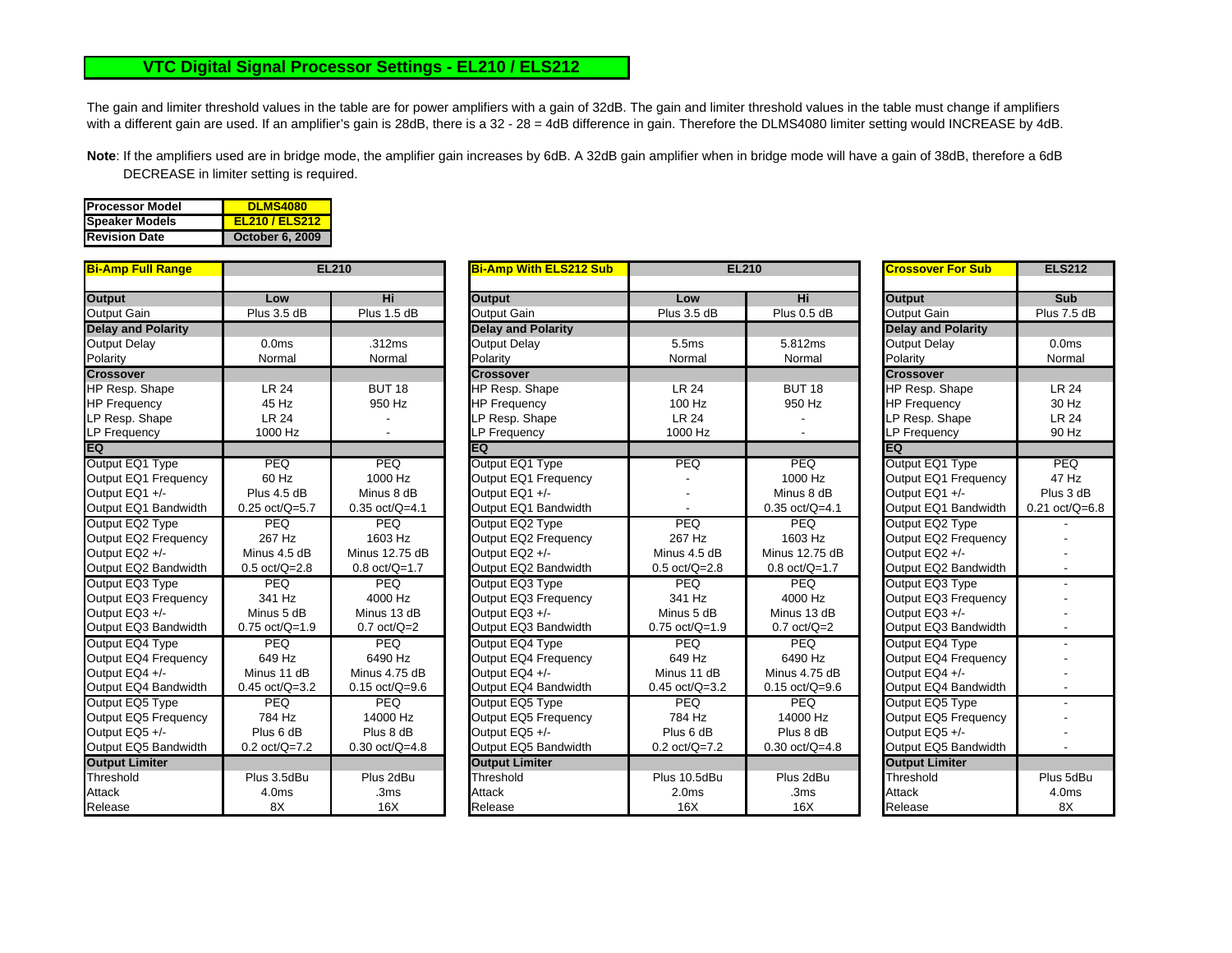## **VTC Digital Signal Processor Settings - C4**

The gain and limiter threshold values in the table are for power amplifiers with a gain of 32dB. The gain and limiter threshold values in the table must change if amplifiers with a different gain are used. If an amplifier's gain is 28dB, there is a 32 - 28 = 4dB difference in gain. Therefore the DLMS4080 limiter setting would INCREASE by 4dB.

**Note**: If the amplifiers used are in bridge mode, the amplifier gain increases by 6dB. A 32dB gain amplifier when in bridge mode will have a gain of 38dB, therefore a 6dB DECREASE in limiter setting is required.

| <b>Processor Model</b> | <b>DLMS4080</b>        |  |
|------------------------|------------------------|--|
| <b>Speaker Model</b>   | CД                     |  |
| <b>Revision Date</b>   | <b>October 6, 2009</b> |  |

| <b>Bi-Amp Full Range</b>  | C4 using 32dB gain amplifiers |                  |  |
|---------------------------|-------------------------------|------------------|--|
|                           |                               |                  |  |
| <b>Output</b>             | Low                           | Hi               |  |
| <b>Output Gain</b>        | Plus 5.5 dB                   | Plus 1 dB        |  |
| <b>Delay and Polarity</b> |                               |                  |  |
| <b>Output Delay</b>       | 0.604ms                       | 0ms              |  |
| Polarity                  | Normal                        | Normal           |  |
| <b>Crossover</b>          |                               |                  |  |
| HP Resp. Shape            | <b>LR 24</b>                  | <b>LR 36</b>     |  |
| <b>HP Frequency</b>       | 40 Hz                         | 980 Hz           |  |
| LP Resp. Shape            | <b>LR 24</b>                  | BUT <sub>6</sub> |  |
| <b>LP Frequency</b>       | 1400 Hz                       | 15000 Hz         |  |
| EQ                        |                               |                  |  |
| Output EQ1 Type           | PEQ                           | Lo Shelf         |  |
| Output EQ1 Frequency      | 60 Hz                         | 7172 Hz          |  |
| Output EQ1 +/-            | Plus 6 dB                     | Minus 7 dB       |  |
| Output EQ1 Bandwidth      | $0.20$ oct/Q=7.2              | 1.12 oct/Q=1.25  |  |
| Output EQ2 Type           | <b>PEQ</b>                    | <b>PEQ</b>       |  |
| Output EQ2 Frequency      | 90 Hz                         | 1580 Hz          |  |
| Output EQ2 +/-            | Plus 2 dB                     | Minus 3 dB       |  |
| Output EQ2 Bandwidth      | $0.15$ oct/Q=9.6              | $0.15$ oct/Q=9.6 |  |
| Output EQ3 Type           | <b>PEQ</b>                    | <b>PEQ</b>       |  |
| Output EQ3 Frequency      | 740 Hz                        | 2600 Hz          |  |
| Output EQ3 +/-            | Minus 3 dB                    | Plus 3 dB        |  |
| Output EQ3 Bandwidth      | $0.35$ oct/Q=4.1              | $0.1$ oct/Q=14.4 |  |
| Output EQ4 Type           | PEQ                           | <b>PEQ</b>       |  |
| Output EQ4 Frequency      | 0                             | 4500 Hz          |  |
| Output EQ4 +/-            | 0                             | Plus 3 dB        |  |
| Output EQ4 Bandwidth      | 0                             | $0.2$ oct/Q=7.2  |  |
| Output EQ5 Type           | PEQ                           | <b>PEQ</b>       |  |
| Output EQ5 Frequency      | 0                             | 0                |  |
| Output EQ5 +/-            | 0                             | 0                |  |
| Output EQ5 Bandwidth      | 0                             | 0                |  |
| <b>Output Limiter</b>     |                               |                  |  |
| Threshold                 | Plus 12dBu                    | Minus 11dBu      |  |
| Attack                    | 4.0 <sub>ms</sub>             | .3ms             |  |
| Release                   | 8X                            | 16X              |  |